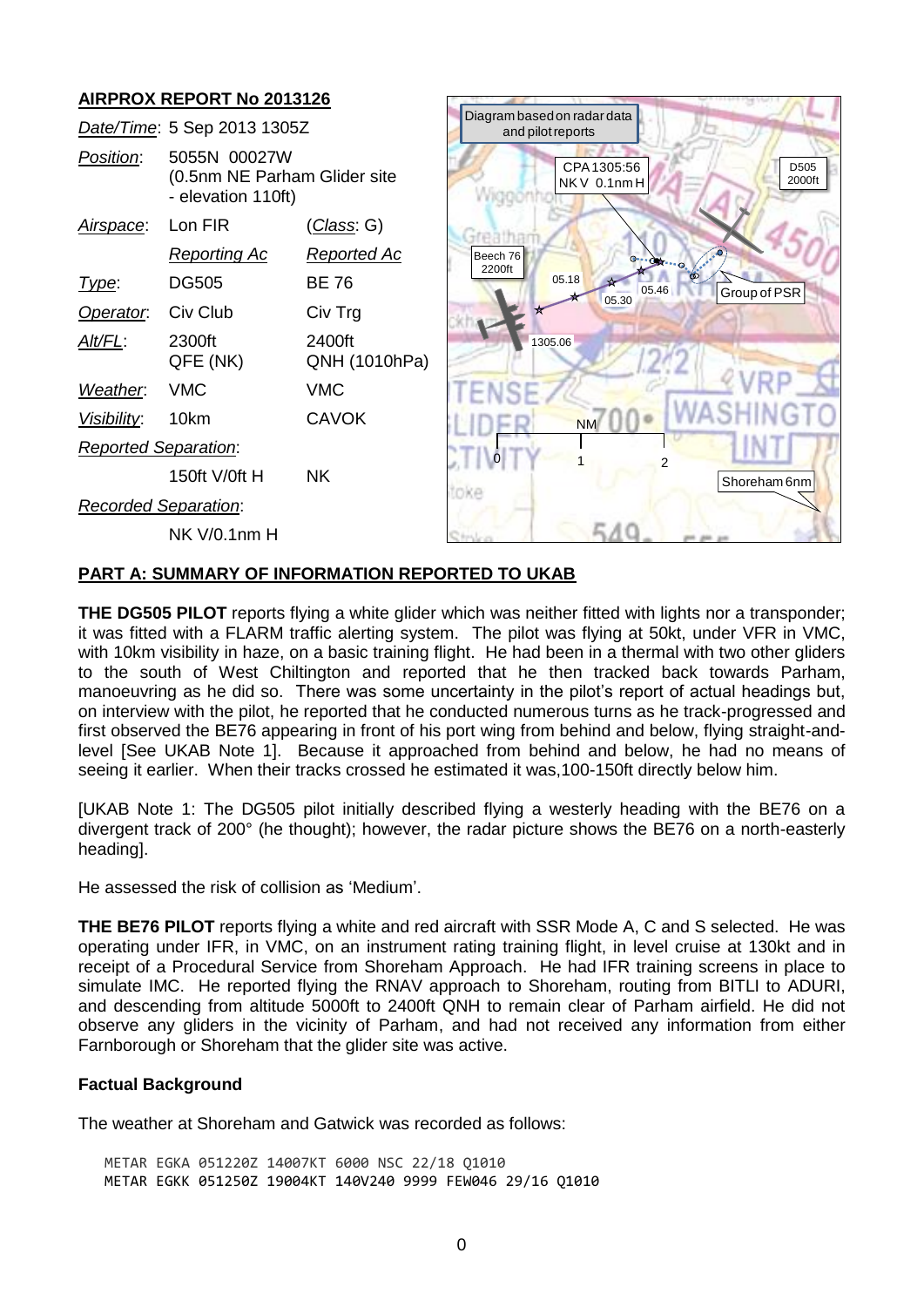# **Analysis and Investigation**

# **CAA ATSI**

The incident occurred at 1305, 9.4nm northwest of Shoreham Airport in the vicinity of Parham gliding site within Class G uncontrolled airspace between an DG505 and a BE 76 Duchess. The DG505 glider was operating from Parham Gliding Site and was in a thermal together with two other gliders to the south of the village of West Chiltington. The DG505 was in communication with Parham Gliding Site base frequency 129.97MHz, but was not in receipt of an Air Traffic Service. CAA ATSI had access to the RTF and area radar recordings together with written reports from the DG505 and the BE76 pilots.

The UK AIP ENR 5.5-10 (dated 22 Aug 2013), Aerial Sporting and Recreational Activities, promulgates Parham Gliding Site as Winch and Tow, Upper limit 2000ft, site elevation 110ft, during the hours of daylight and position 505532N 00002828W.

The BE76 was operating from Bournemouth airport on an IFR training flight, inbound to Shoreham for an RNAV approach, missed approach followed by a hold then NDB approach. The BE76 was in receipt of a Procedural Service from Shoreham approach on frequency 123.150MHz. Figure 1 is an extract from the UK AIP page AD 2-EGKA-8-4 (RNAV procedure).



Figure 1 – extract from Shoreham Instrument Approach Chart RNAV (GNSS) RWY 20

The Shoreham controller was providing a combined Aerodrome and Approach control service without the aid of surveillance equipment. The controller's workload was assessed as medium.

The BE76 pilot had previously been in receipt of a Traffic Service from Farnborough LARS (W) and contacted Shoreham at 1302:36, reporting 14nm west of BITLI and requesting the RNAV approach for RW20. The Shoreham controller agreed a Procedural Service and instructed the BE76 pilot to squawk 3762 (Shoreham IFR conspicuity) with QNH 1010. The controller reported no other IFR traffic and instructed the BE76 pilot to arrange his flight to be at BITLI at 2200ft and gave no delay for the RNAV approach to RW20. The BE76 pilot acknowledged correctly and reported descending to altitude 2200ft.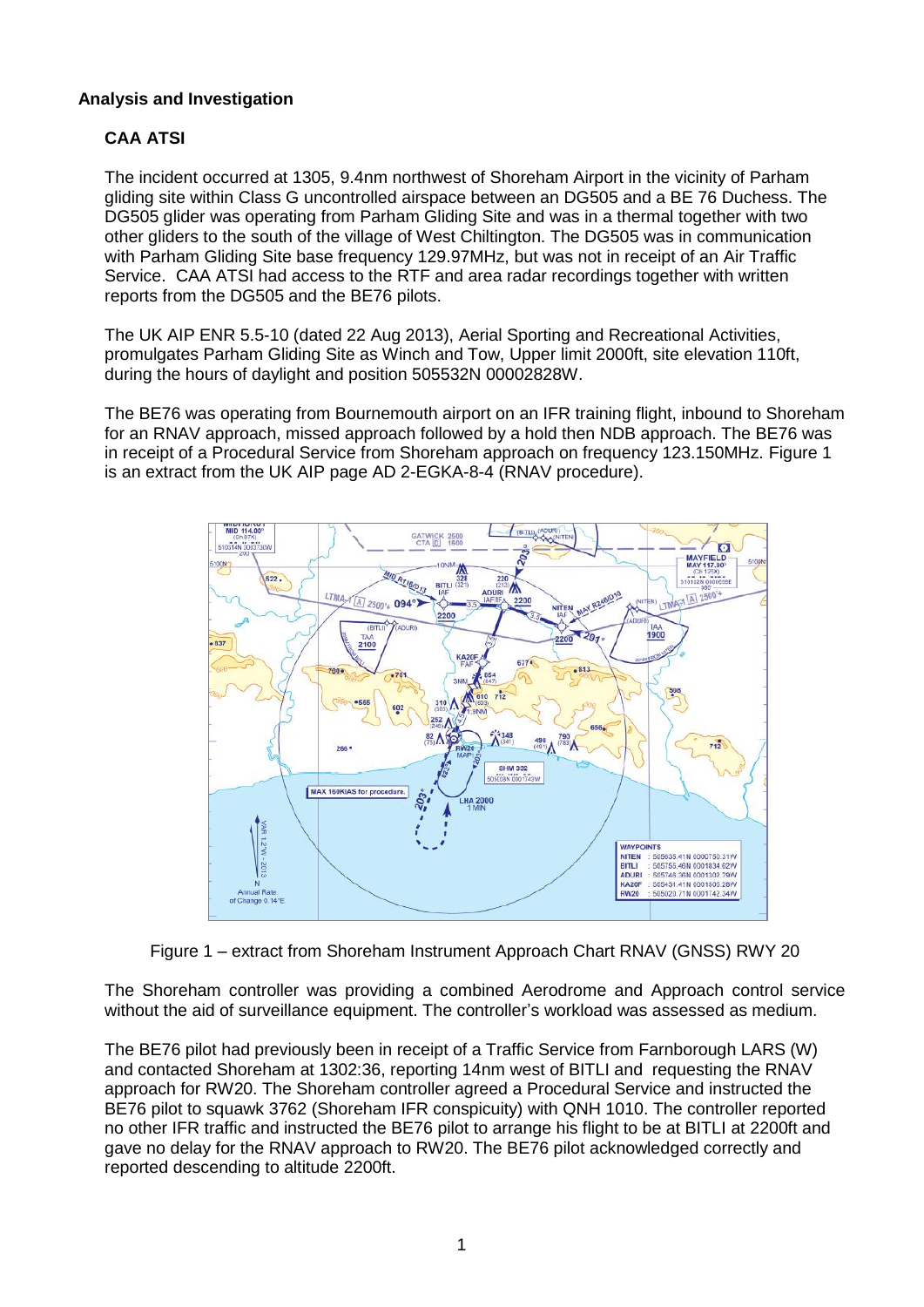Area radar recording showed the BE76 14nm west-northwest of Shoreham and two likely glider contacts in the vicinity of Parham gliding site (1nm south of West Chiltington), see Figure 2 below.



Figure 2 – Swanwick MRT at 1302:36

At 1305:30, the area radar recording showed the BE76, 0.5nm West of Parham gliding site at an altitude of 2300ft. A contact, most likely a glider, was shown manoeuvring 1nm northeast of Parham and in the BE76 pilot's half past twelve at a range of 1.6nm, see Figure 3 below.



Figure 3 – Swanwick MRT at 1305:30

On the next radar update the glider contact faded from radar. At 1306:22 a probable glider contact appeared North of Parham tracking West, see Figure 4 below.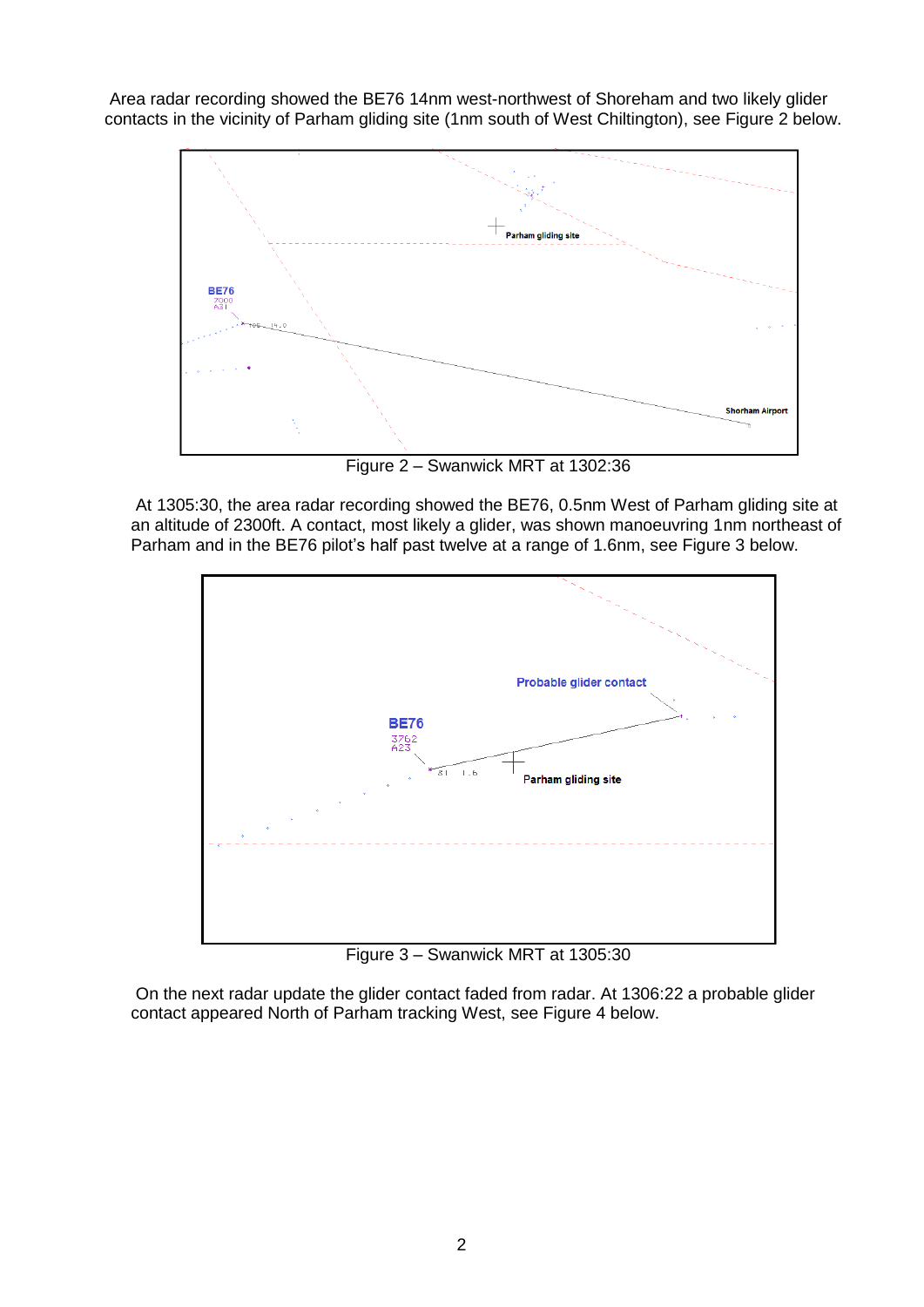

Figure 4 – Swanwick MRT at 1306:22

The geometry of the encounter was consistent with the track of the BE76 and the reported track indicated by the DG505 pilot's written report. However whilst both the unknown contacts were observed tracking west, there were also two other gliders in the vicinity and it was not possible to determine if the two unknown radar contacts were from the same aircraft. The BE76 pilot's written report indicated that he only descended to 2400ft whilst in the vicinity of Parham and did not observe any glider landing or departing from the airfield. The BE76 continued with the approach without further incident. No RTF reports were made to Shoreham by the BE76 pilot regarding the close proximity of a glider.

The BE76 was in receipt of a Procedural Service from Shoreham Approach. CAP774 (UK Flight Information Services), Chapter 5, paragraph 5, states:

'The controller shall provide traffic information, if it is considered that a confliction may exist, on aircraft being provided with a Basic Service and those where traffic information has been passed by another ATS unit; however, there is no requirement for deconfliction advice to be passed, and the pilot is wholly responsible for collision avoidance. The controller may, subject to workload, also provide traffic information on other aircraft participating in the Procedural Service, in order to improve the pilot's situational awareness.'

The Shoreham controller was not aware of the gliding activity and was not able to provide any relevant traffic information to the BE76 pilot. The BE76 pilot was operating in Class G uncontrolled airspace, where the pilot is wholly responsible for collision avoidance.

## **Summary**

The incident occurred within Class G airspace approximately 0.5nm northeast of Parham glider site. The Beech 76 pilot was operating VMC under IFR, but simulated IMC (with IFR training screens fitted), conducting an RNAV approach to Shoreham, and in receipt of a Procedural Service from Shoreham Approach. The DG505 pilot was manoeuvring under VFR in VMC to the northeast of Parham. Both the pilots were entitled airspace users and, notwithstanding the requirement for both pilots to avoid a collision, the Beech 76 pilot was required to give way to the glider. The DG505 pilot did not take any avoiding action due to late sighting; the Beech 76 pilot did not see the glider.